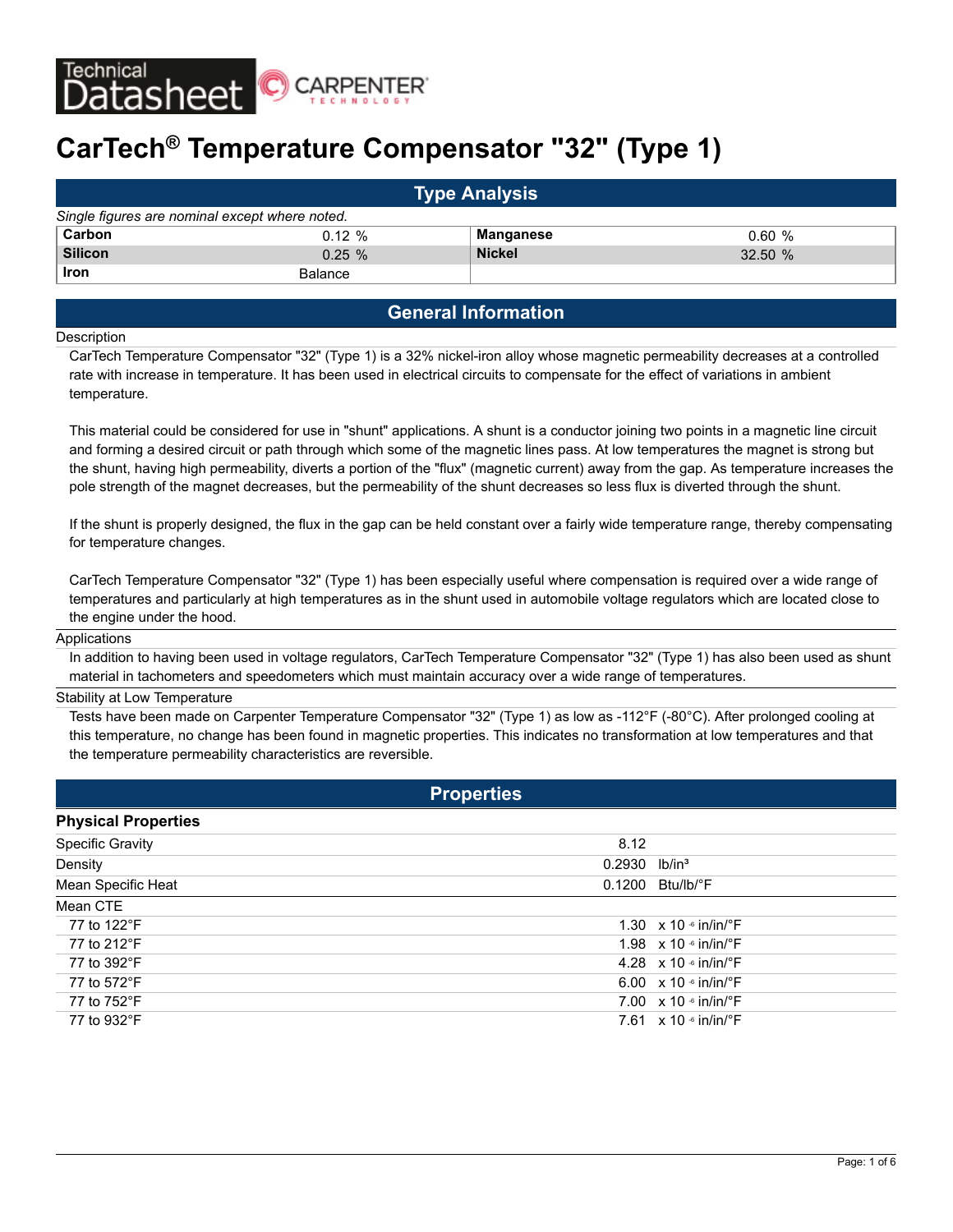## Mean coefficient of thermal expansion

|         | <b>Temperature</b> | <b>Coefficient</b>   |                     |  |
|---------|--------------------|----------------------|---------------------|--|
| 77°F to | 25°C to            | 10 <sup>-1</sup> /°F | 10 <sup>+</sup> /°C |  |
| 122     | 50                 | 1.3                  | 2.34                |  |
| 212     | 100                | 1.98                 | 3.56                |  |
| 392     | 200                | 4.28                 | 7.70                |  |
| 572     | 300                | 6.0                  | 10.8                |  |
| 752     | 400                | 7.0                  | 12.6                |  |
| 932     | 500                | 7.61                 | 13.7                |  |

| <b>Thermal Conductivity</b>                          |                 | 79.79 BTU-in/hr/ft <sup>2</sup> /°F         |
|------------------------------------------------------|-----------------|---------------------------------------------|
| Modulus of Elasticity (E)                            |                 | $22.0 \times 10^{3}$ ksi                    |
| Electrical Resistivity (70°F)                        |                 | 480.0 ohm-cir-mil/ft                        |
| Temperature Coeff of Electrical Resist (32 to 212°F) |                 | 7.00 $\times$ 10 $\cdot$ Ohm/Ohm/ $\cdot$ F |
| Inflection Temperature                               | 210 $\degree$ F |                                             |
| Curie Temperature                                    | 390 °F          |                                             |
| Melting Range                                        | 2600 °F         |                                             |
| -- - - - -                                           |                 |                                             |

Magnetic Properties<br> **Temperature vs. Flux Density**<br>
Carpenter Temperature Compensator "32" (Type 1)<br>
at various high magnetizing field strengths<br>
Lines per cm<sup>2</sup>

| Temperature |     | $H = 46$<br><b>Oersteds</b> | $H = 500$<br><b>Oersteds</b> | $H = 1000$<br><b>Oersteds</b> |  |
|-------------|-----|-----------------------------|------------------------------|-------------------------------|--|
| ۰F          | ۰c  | (kilogauss)                 | (kilogauss)                  | (kilogauss)                   |  |
| $-76$       | -60 | 10.45                       | 11.65                        | 12.40                         |  |
| -40         | -40 | 9.90                        | 11.00                        | 11.75                         |  |
| -4          | -20 | 9.35                        | 10.40                        | 11.20                         |  |
| 32          | 0   | 8.70                        | 9.75                         | 10.60                         |  |
| 68          | 20  | 8.05                        | 9.10                         | 10.00                         |  |
| 77          | 25  | 7.80                        | 8.90                         | 9.80                          |  |
| 104         | 40  | 7.25                        | 8.28                         | 9.15                          |  |
| 140         | 60  | 6.53                        | 7.40                         | 8.36                          |  |
| 176         | 80  | 5.45                        | 6.45                         | 7.38                          |  |
| 194         | 90  | 4.80                        | 5.93                         | 6.92                          |  |
| 212         | 100 | 4.30                        | 5.50                         | 6.42                          |  |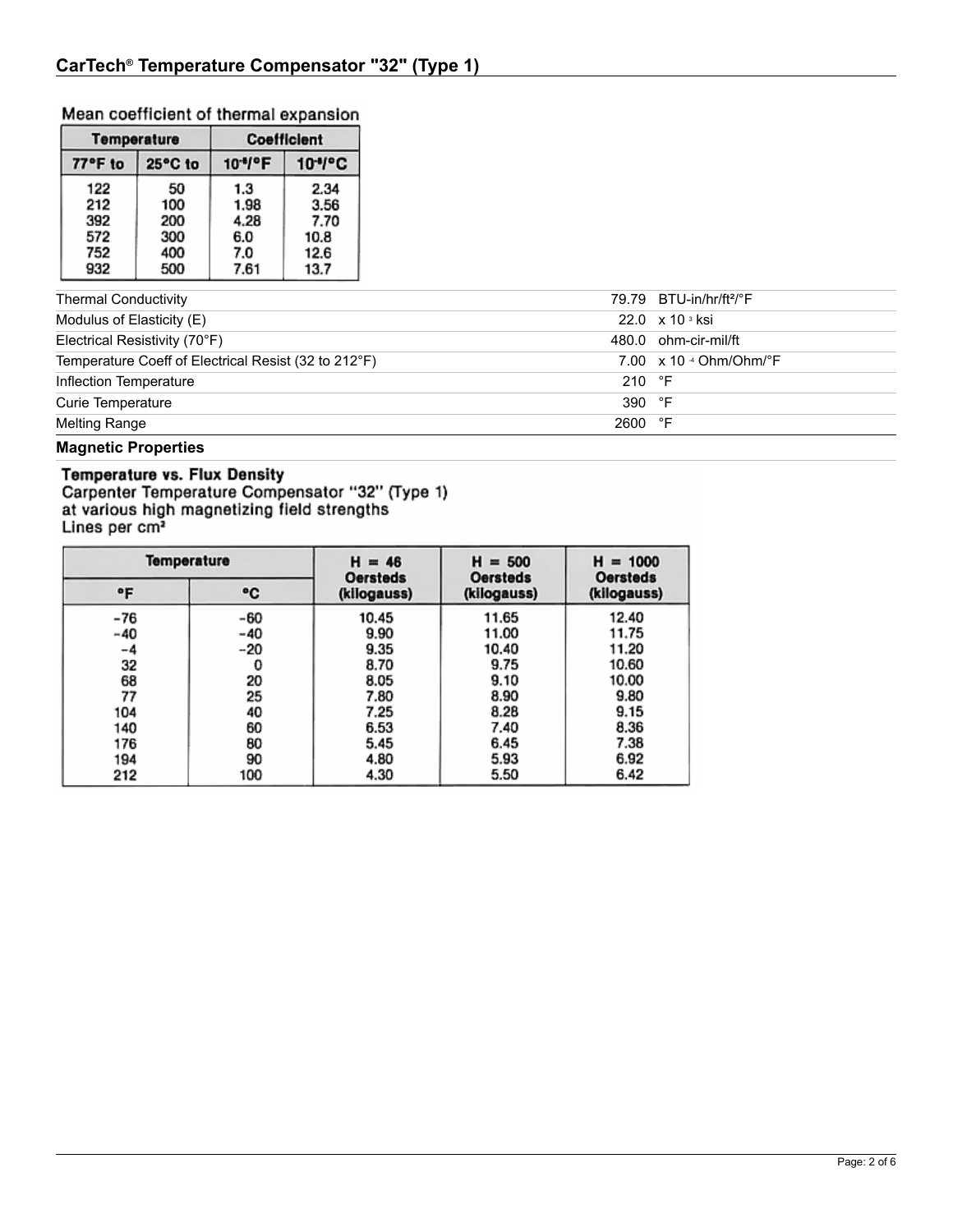

Typical Temperature-Permeability Curve<br>Carpenter Temperature Compensator "32" (Type 1)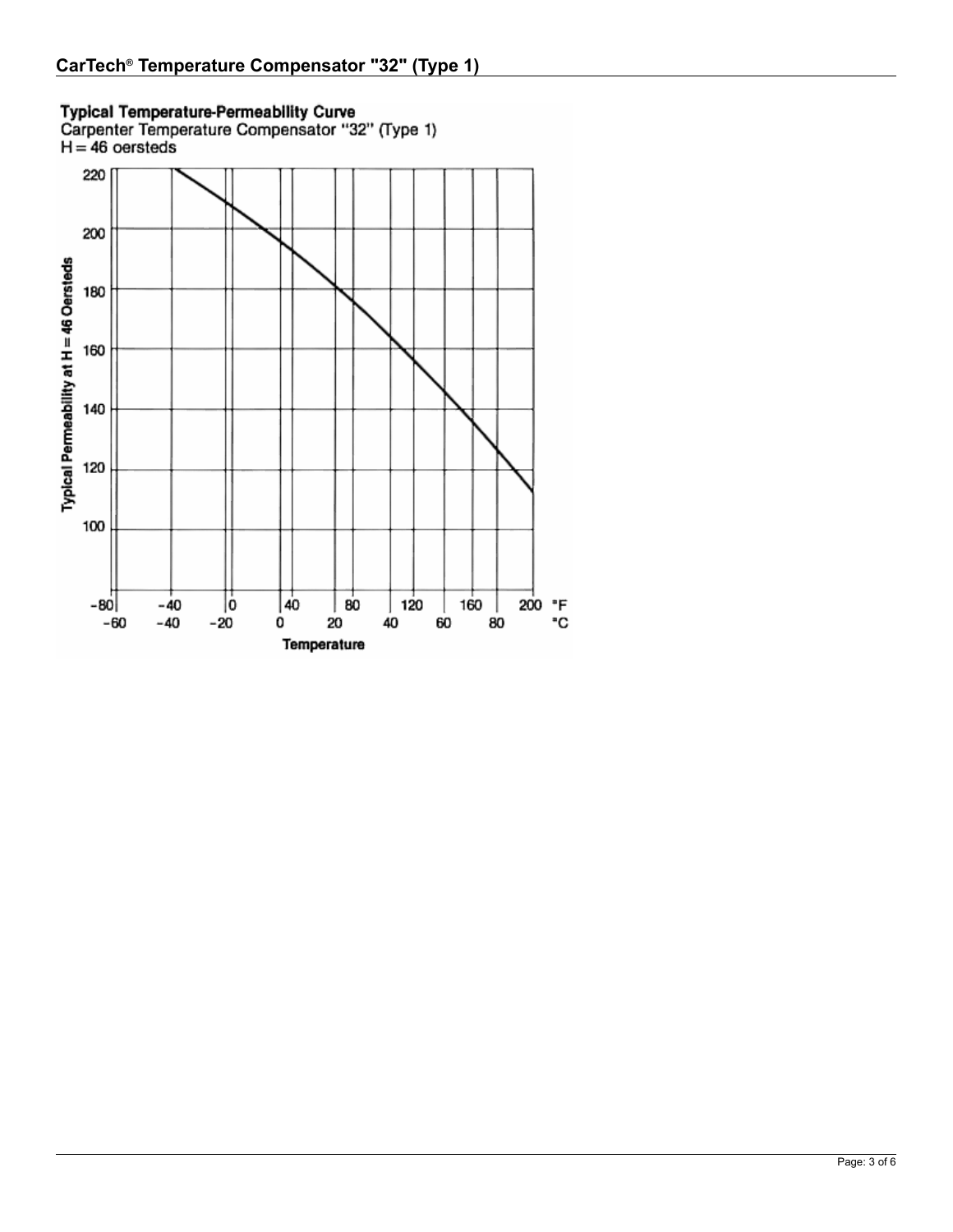Typical Temperature-Permeability Curves<br>Carpenter Temperature Compensator "32" (Type 1)<br>at various magnetizing forces below 46 oersteds

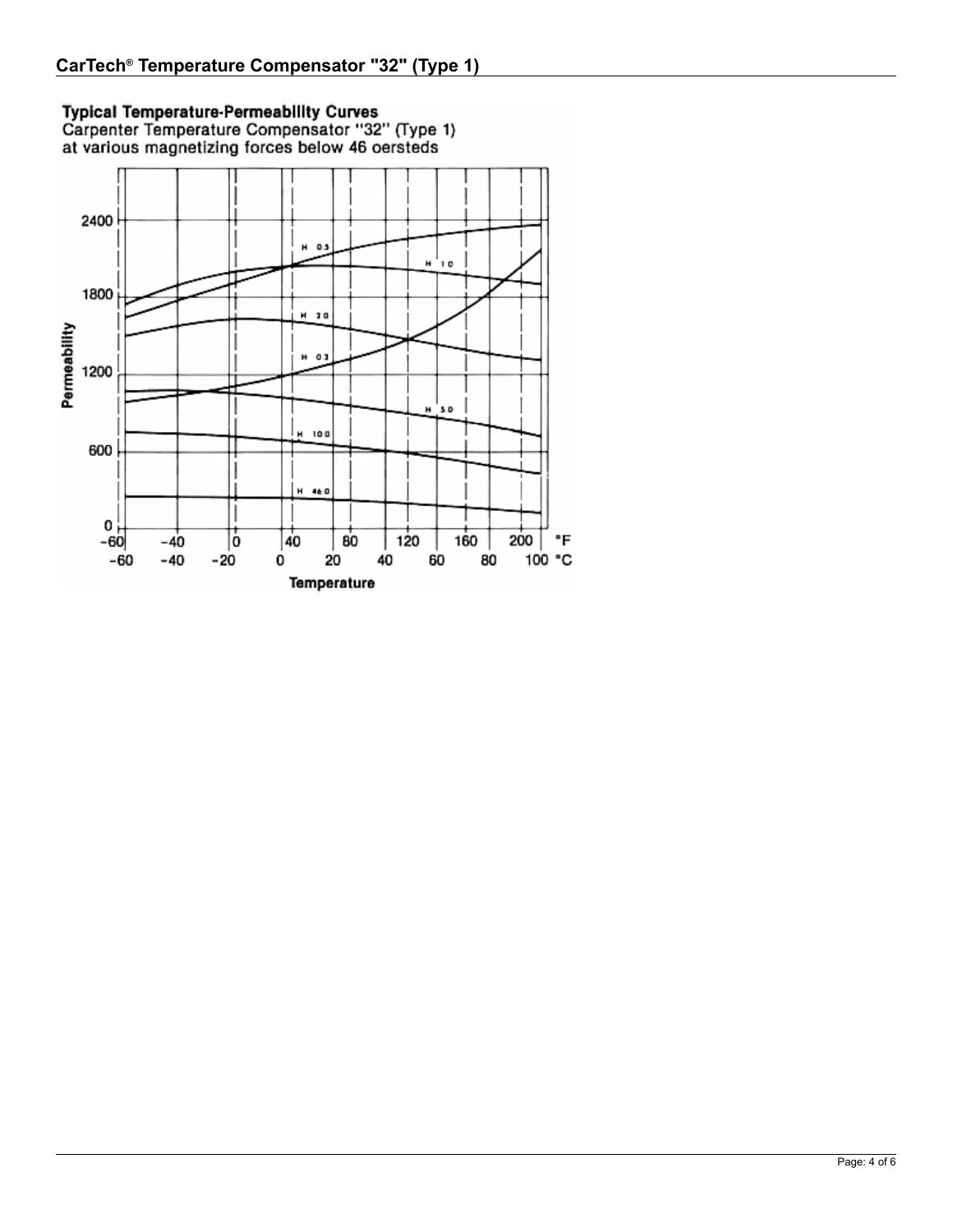# **CarTech® Temperature Compensator "32" (Type 1)**

| Induction        |         |  |
|------------------|---------|--|
| 212°F, 46 Oe     | 4300 G  |  |
| 194°F, 46 Oe     | 4800 G  |  |
| 176°F, 46 Oe     | 5450 G  |  |
| 212°F, 500 Oe    | 5500 G  |  |
| 194°F, 500 Oe    | 5930 G  |  |
| 212°F, 1000 Oe   | 6420 G  |  |
| 176°F, 500 Oe    | 6450 G  |  |
| 140°F, 46 Oe     | 6530 G  |  |
| 194°F, 1000 Oe   | 6920 G  |  |
| 104°F, 46 Oe     | 7250 G  |  |
| 176°F, 1000 Oe   | 7380 G  |  |
| 140°F, 500 Oe    | 7400 G  |  |
| 77.0°F, 46 Oe    | 7800 G  |  |
| 68.0°F, 46 Oe    | 8050 G  |  |
| 104°F, 500 Oe    | 8280 G  |  |
| 140°F, 1000 Oe   | 8360 G  |  |
| 32.0°F, 46 Oe    | 8700 G  |  |
| 77.0°F, 500 Oe   | 8900 G  |  |
| 68.0°F, 500 Oe   | 9100 G  |  |
| 104°F, 1000 Oe   | 9150 G  |  |
| -4.00°F, 46 Oe   | 9350 G  |  |
| 32.0°F, 500 Oe   | 9750 G  |  |
| 77.0°F, 1000 Oe  | 9800 G  |  |
| -40.0°F, 46 Oe   | 9900 G  |  |
| 68.0°F, 1000 Oe  | 10000 G |  |
| -4.00°F, 500 Oe  | 10400 G |  |
| -76.0°F, 46 Oe   | 10500 G |  |
| 32.0°F, 1000 Oe  | 10600 G |  |
| -40.0°F, 500 Oe  | 11000 G |  |
| -4.00°F, 1000 Oe | 11200 G |  |
| -76.0°F, 500 Oe  | 11700 G |  |
| -40.0°F, 1000 Oe | 11800 G |  |
| -76.0°F, 1000 Oe | 12400 G |  |

### **Typical Mechanical Properties**

| As annealed                |            |     |                                  |                                      |                                      |                                        |                   |
|----------------------------|------------|-----|----------------------------------|--------------------------------------|--------------------------------------|----------------------------------------|-------------------|
| <b>Tensile</b><br>Strength |            |     | Yleid<br>Strength<br>0.2% offset | %<br>Elongation<br>ln 2 <sup>r</sup> | <b>Hardness</b><br><b>Rockwell B</b> | <b>Modulus of</b><br><b>Elasticity</b> |                   |
| ksi                        | <b>MPa</b> | ksi | <b>MPa</b>                       | $(50.8$ mm)                          |                                      |                                        | psix 10* MPax 10* |
| 70                         | 483        | 40  | 276                              | 35                                   | 75                                   | 22.0                                   | 152.0             |

# **Workability**

### Cold Working

Carpenter Temperature Compensator "32" (Type 1) can be readily blanked and formed in the annealed condition. If cold forming is required, the magnetic properties will change but can be restored by heat treatment. Cold working stresses produced by forming or drawing can be eliminated and temperature permeability properties can be restored by heating to 1800/1850°F (982/1010°C) for two to five minutes at heat followed by a cooling rate equivalent to an air cool.

# **Other Information**

**Forms Manufactured**

• Bar-Rounds • Strip